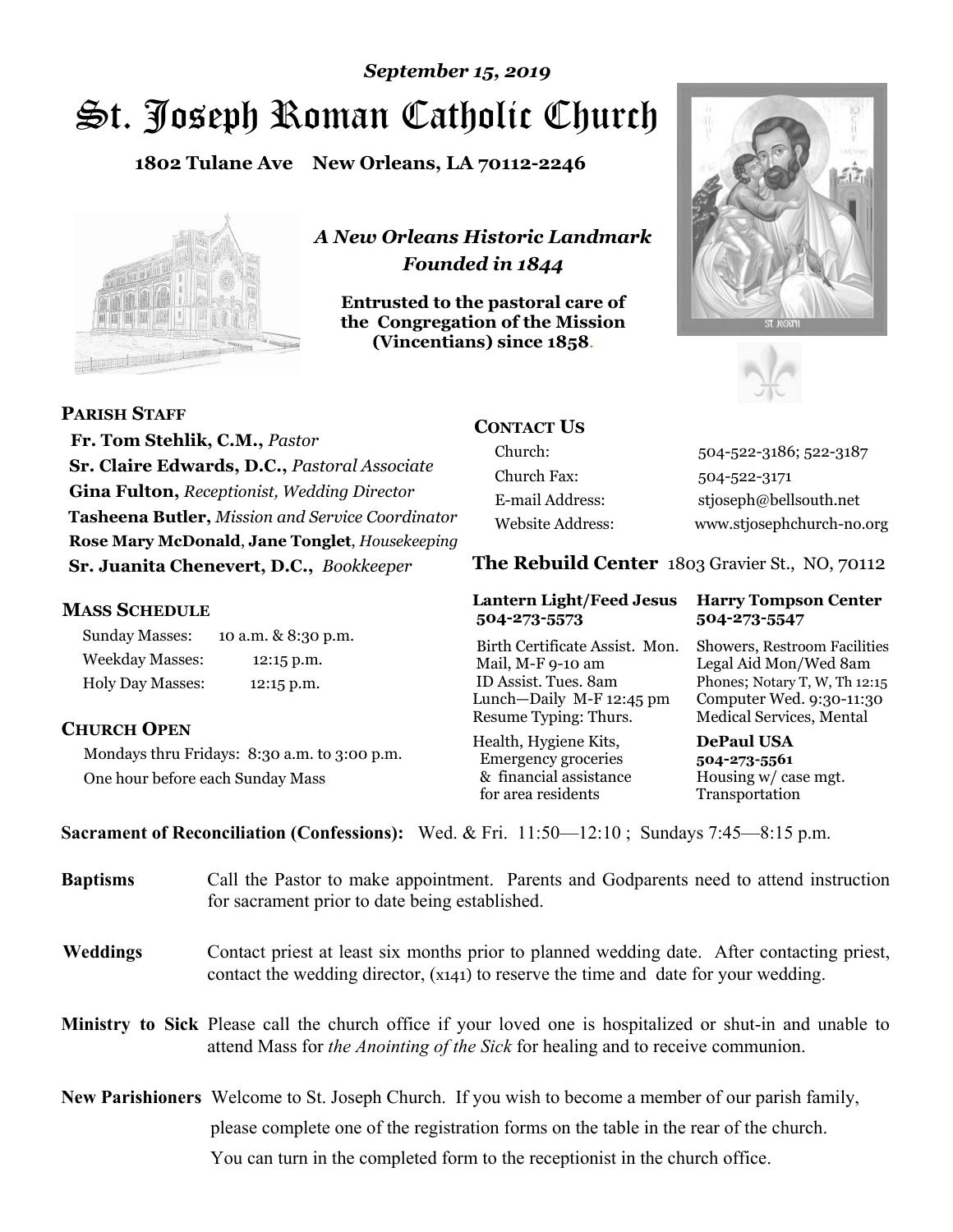# **Twenty-fourth Sunday in Ordinary Time September 15, 2019**



#### **10:00 am** *St. Joseph Parishioners and Benefactors*

**8:30 pm Clarence Schlamp +; Joseph Morales, Jr. +; Bell Sisters +; Trudy Ali +; Anthony D'Alfonso, Jr.;** 

| Monday, September 16, 2019—Sts. Cornelius & Cyprian<br>12:15 p.m. Dejong Family           | <b>READINGS FOR THE WEEK</b><br><i>Sept.</i> 15, One in Faith $\#1106$<br>Sunday,        |
|-------------------------------------------------------------------------------------------|------------------------------------------------------------------------------------------|
| Tuesday, September 17, 2019-St. Robert Bellarmine<br>12:15 p.m. Anthony & Brian D'Alfonso | Monday: 1 Tm 2:1-8; Ps 28:2-9; Lk 7:1-10<br>Tuesday: 1 Tm 3:1-13; Ps 101:1-6; Lk 7:11-17 |
| Wednesday, September 18, 2019—                                                            | Wed.: 1 Tm 3:14-16; Ps 111:1-6; Lk 7:31-35                                               |
| 12:15 p.m. Lillian Honeman                                                                | Thurs.: 1 Tm 4:12-16; Ps 111:7-10; Lk 7:36-50                                            |
| Thursday, September 19, 2019-St. Januarius                                                | Friday: 1 Tm 6:2-12; Ps 49:6-20; Lk 8:1-3                                                |
| 12:15 p.m. Mel Schiro                                                                     | Saturday.: Eph 4:1-13; Ps 19:2-5; Mt 9:9-13                                              |
| Friday, September 20, 2019—St. Andrew Kim & Companions<br>12:15p.m. Margo Montelibano     | Sunday: Am 8:4-7; Ps 113:1-2, 4-8;<br>1 Tm 2:1-8; Lk 16:1-13                             |

#### **YOUR PRAYERS ARE ASKED FOR THE FOLLOWING PARISHIONERS , WHO ARE IN NEED OF HEALING:**

 Dorothy Alexander, Anthony Blaise, Clarke Bordelon, Lawrence & Mamie Brown, Cheryl Butler, Angelle Campbell; John Caron, John & Kathleen Gebbia, Sylvia Daily-Powell, Joseph Delay, Bernardine Dupre, Terry Eggleston, Linda Elwood, Heather Faircloth, Frances Fiegler, Darrell & Ramona Ford, Donald Frazier, Mark Eiserloh, Shirley Gaither, Roselyn Hansen, Sarah Hollier-Watkins, Marvin Johnston, Jim Karam, Bill Kroetz, Ken Kussman, Nowell Lacking, Landy Lanza, James Leung, Andrew Marino, Sara Marino, Priscilla Martin, Karen McCoy, Hazel McMiller, Donna Moore, Susan Orkus; Tina Roderfeld, Irelia Robinson; Bernie Saul; Pippy Sanders, Anita Schexnayder; Louise Sonnier, Mel & Gaspar Schiro; Theard Simms, Fr. Tom Stehlik, CM, Malcolm Taylor, Jane Tonglet, Fritz & George Tripkovich, Georgiana Prevost, Marion Vaughn, Juanita Ware, Cathleen Ward, Warren Webster, Helen Wilson, Mary Willis, Lynn Williams,Charlie & JoAnn Slocum.

#### **SANCTUARY CANDLE AND MASS INTENTIONS**

 The Sanctuary Candle is burning this week to pray for the eternal rest of **Madeline von Almen .** To reserve a date to burn the Sanctuary Candle in memory of someone or for a special intention, please call the church office (522-3186). The Sanctuary Candle offering is \$15 for one week. The offering for Mass intentions is \$5.00 per Mass.

The Archdiocese of New Orleans will offer a workshop for persons seeking an annulment in the Catholic Church or responding to an annulment. The workshop will be held in the St. Benilde Teen Center in Metairie on five Tuesdays, September 17 thru October 15, 2019. Hours are 7:30 PM – 9:00 PM. The materials for the series cost \$25.00. To register : https://nolacatholicfla.regfox.com/annulment-writing-workshop. Info: Cathy, 504-861-6243.

# **THE GREAT SPIRITUAL TRADITION The Great Spiritual Traditions of Prayer Salesian TRADITION**



A contemporary of St. Vincent, Francis de Salles wrote "The Devout Life," as a manual for living out the dignity of our baptismal call. Salesian spirituality is down-to-earth. It is practical. It employs ordinary, every day, easily available means for living a life of holiness and for challenging/supporting others to do

the same in a collegial manner. Salesian spirituality is a rich, empowering and challenging vision for living a Godcentered life of service to one's brothers and sisters. It is a practical, down-to-earth approach for making real and tangible here on earth something of the justice, reconciliation and peace promised forever in heaven. Salesian spirituality is a life of integrating the love of God, self and neighbor. Clearly, it meets the six requirements - and then some – for pursuing a collaborative model for living, working, following and leading in the cultural, political, social, economic and religious milieu in which we live. 1. It is a call to reflect upon who I am/what I am doing in the midst of a busy life. It is about intentionality: it is a call to express my love for God in all the actions of my life, both great and small. Done for the love of God, all actions are seen as sanctifying and salvific. It is a challenge me to meet well the duties, responsibilities and challenges of my life, and to do ordinary things well, with zeal, with passion, with heart, from my core. It is a challenge to accept the will of God in every event, including setbacks, frustrations and failures. And an invitation imitate the humble, gentle Christ who came to serve, not to be served, to relate to myself and others in a compassionate manner.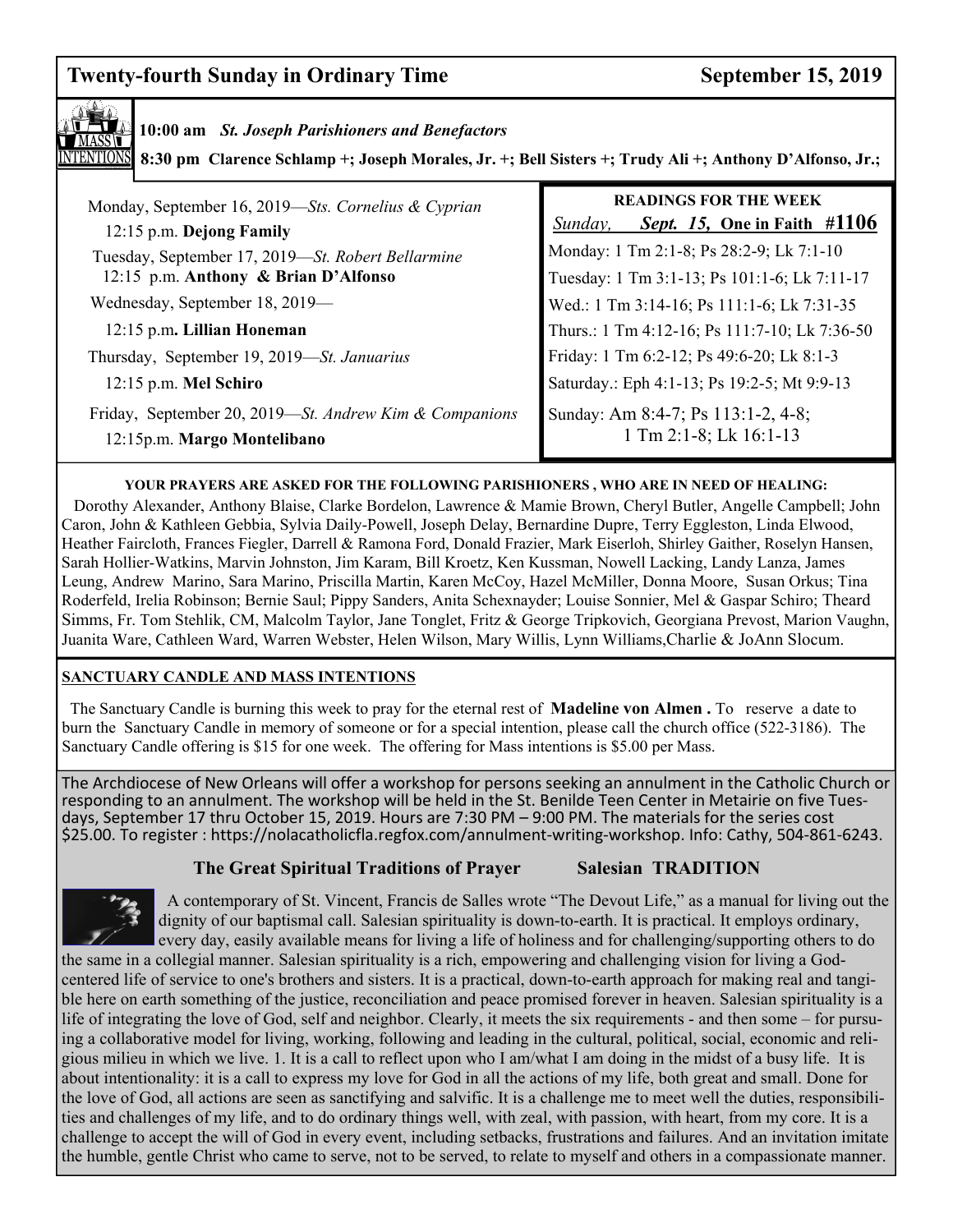Fill us with your kindness, that we may shout for joy and gladness all our days. *— Psalm 90:14*

| <b>PARISH CALENDAR</b>                                                | <b>TREASURE &amp; STEWARDSHIP</b> |
|-----------------------------------------------------------------------|-----------------------------------|
| 19 Sept. Thursday RCIA Rite of Christian Initiation of Adults 6:30 pm | Sunday, Sept. 8 \$4,260.00        |
| 22 Aug. Sunday Children's Liturgy of the Word (10 am/ 8:30 pm)        | Thank you for your generosity!    |

**RCIA-Christian Initiation of Adults**– Sessions beginning in August for Adults 17+ who have not been baptized or received the sacraments of Initiation in the Catholic Church (Baptism, Eucharist, Confirmation) This is a beautiful journey for people who have been away from the church, or are interested in studying or entering the church. Please speak with Fr. Tom, Tasheena Butler, or St. Clare Edwards if you are interested or call parish office for more information.

On Sunday, October 13, Archbishop Aymond will celebrate a Mass in St. Louis Cathedral at 11 a.m. for the **victims and survivors of violence.** If you would like to remember a loved one in this Mass, please call 504.866.2906 or send information to mfl@arch-no.org (ministry of family life).

St. Catherine of Siena Church is hosting a concert quartet featuring Eric Genuis, a world-renowned classical and contemporary. composer and pianist will perform 6:30 PM on 105 Bonnabel Blvd., Metairie). All are invited to witness his Christian message of hope.," helping to bring beauty and dignity to the imprisoned. (90 minute concert)



# **Pope Francis'** *September* **Intention**

That politicians, scientists and economists work together to protect the world's seas and oceans.

 **Interfaith Prayer Service for Peace** 

Ξ

 **Sept. 18th, 7 pm Holy Name Of Jesus Church 6367 St. Charles Ave. Nola** 



### **TODAY'S READINGS**

**First Reading** — "Why should your wrath blaze up against your own people, whom you brought out of Egypt?" (Exodus 32:7-11, 13-14).

**Psalm** — I will rise and go to my father (Psalm 51). **Second Reading** — The grace of our Lord has been abundant (1 Timothy 1:12-17).

**Gospel** — There is great rejoicing in heaven and among the angels when a sinner repents (Luke 15:1-32).

## **LOST AND FOUND**

 Welcome to "Lost and Found Sunday"! Just in case being in church makes us proudly consider ourselves especially religious, today's Gospel suggests that we'd be wiser to admit that we're sometimes lost. Then we'll eventually be happily counted among Jesus' "found," because today Jesus focuses on a lost sheep, lost coin, lost son. Jesus does so because the Pharisees and scribes, proudly considering themselves especially religious, "began to complain" that Jesus "welcomes sinners and eats with them." So Jesus warns them—and us—to stop judging others. Marvel instead that God's amazing grace has found us! Indeed, we should become Jesus' friends lovingly trying to find others. So Exodus asks, if God "relented in punishment" and pardoned us, shouldn't we forgive fellow sinners graciously? Even Paul admits his "arrogance" as "foremost among sinners." We too, happy at being "mercifully treated," should share with everyone else Jesus' unfailing patience.

#### **CHARTER FOR THE PROTECTION OF CHILDREN AND YOUNG PEOPLE**

In response to the Charter for the Protection of Children and Young People from the United States Conference of Catholic Bishops, the Archdiocese of New Orleans continues to make the Hot Line available for anyone who has been hurt or sexually abused by anyone who works for the Church. The Hot Line continues to be available; the number is (504) 522-5019. In continuing our commitment to support and to heal, we invite and encourage individuals who have been hurt or sexually abused recently or in the past by clergy, religious or other employees of the Archdiocese to call our Hot Line and your message will be received confidentially by a mental health professional. Anyone can make a direct call during regular business hours to the Victims' Assistance Coordinator at (504) 861-6253.